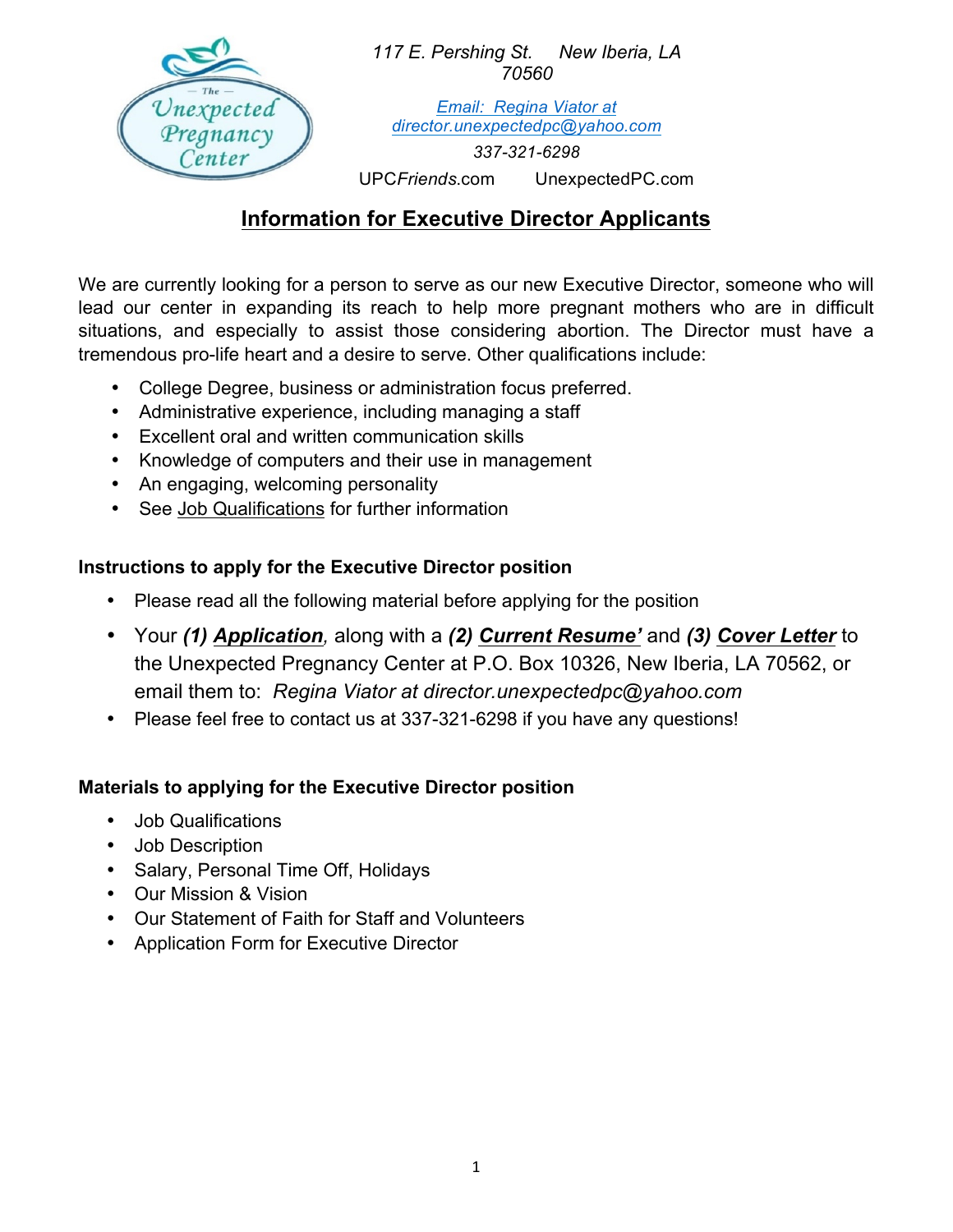

# **Job Description Summary for the Executive Director of the Unexpected Pregnancy Center**

#### **General Summary and Objectives**

The Director has 24-hour responsibility for the Unexpected Pregnancy Center and for the training and management of its staff and volunteers.

- Will provide strong servant leadership by supporting and promoting a ministry of Christian service to the clients, staff and volunteers effectively and with compassion. The Director will lead the UPC's commitment to honoring life and preserving the family.
- The Director is the officer primarily responsible for complete oversight of the planning and directing of the day-to-day affairs of the Center, and also the implementation of the policies, philosophies and goals established by the Board of Directors. Will be cooperating with the Board in fulfilling its governance function, and providing leadership and overall management direction of the Center:
- Ensures that the UPC is provided with appropriate support systems and responsive, quality service in the areas of program services, human resources, development, accounting, and related administrative functions necessary to promote the Center's mission in the community and to provide excellent client services.
- Plans, implements, and evaluates development (fundraising, public relations, and marketing) strategies and programs to ensure the growth and stability of the Center.
- Plans, implements, and evaluates client services programs.

The Director will serve as the chief fundraising officer for the Center. As such, will be primarily responsible for organizing a comprehensive fundraising program in order to maintain and increase the current donor base, as well as optimize the level of commitment of donors at all levels.

The Director may also be trained and function as a Client Consultant.

(Please note that a more detailed Executive Director Job Description is available upon request.)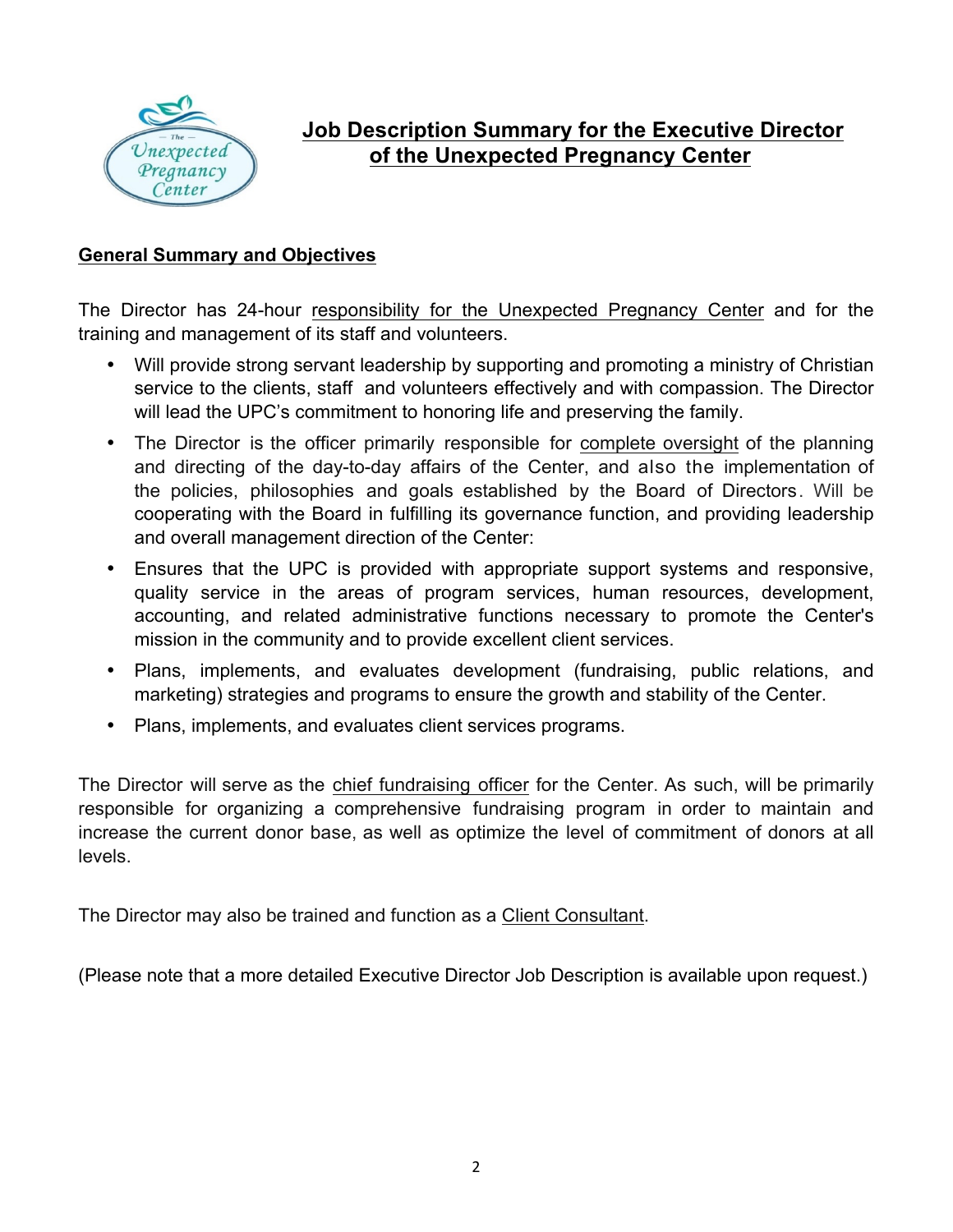

# **Suggested Qualifications / Background for Executive Director**

- 1. College Degree or other advanced education.
- 2. Excellent Oral and Written communication skills to communicate effectively with multiple audiences/constituencies (Board, staff, volunteers, clients, donors, government leaders, and the media. Also civic, religious, and business organizations) using a variety of formats.
- 3. Management/administrative experience with several years of experience.
- 4. Pro-life organization or religious organization experience preferred.
- 5. Experience with Budgeting/use of finances (nonprofit preferred).
- 6. Demonstrated problem solving ability and the logical/rational ability to formulate effective solutions.
- 7. Program development ability.
- 8. Be a self-starter with good judgement and integrity. Have the initiative to bring forward a significant issue which should be considered.
- 9. Excellent interpersonal skills to train and influence.
- 10.Leadership skills: Servant leadership who recognizes that team consensus and unity is usually more important than one's own personal interest.
- 11.Willingness and ability to demonstrate a commitment to the UPC Mission Statement and Statement of Faith in the execution of the Director's responsibilities. (For information see UPCFriends.com)
- 12.Willingness and ability to serve clients and other UPC constituencies (including other staff, donors, volunteers, etc.) in a way that honors Jesus Christ and supports and promotes the UPC's life-affirming ministry.
- 13.Willingness and ability to share the gospel of Jesus Christ by word and example, including prayer, in order to encourage clients, staff, donors, volunteers and others. Willingness to contribute to an office environment conducive to supporting the UPC's ministry of life.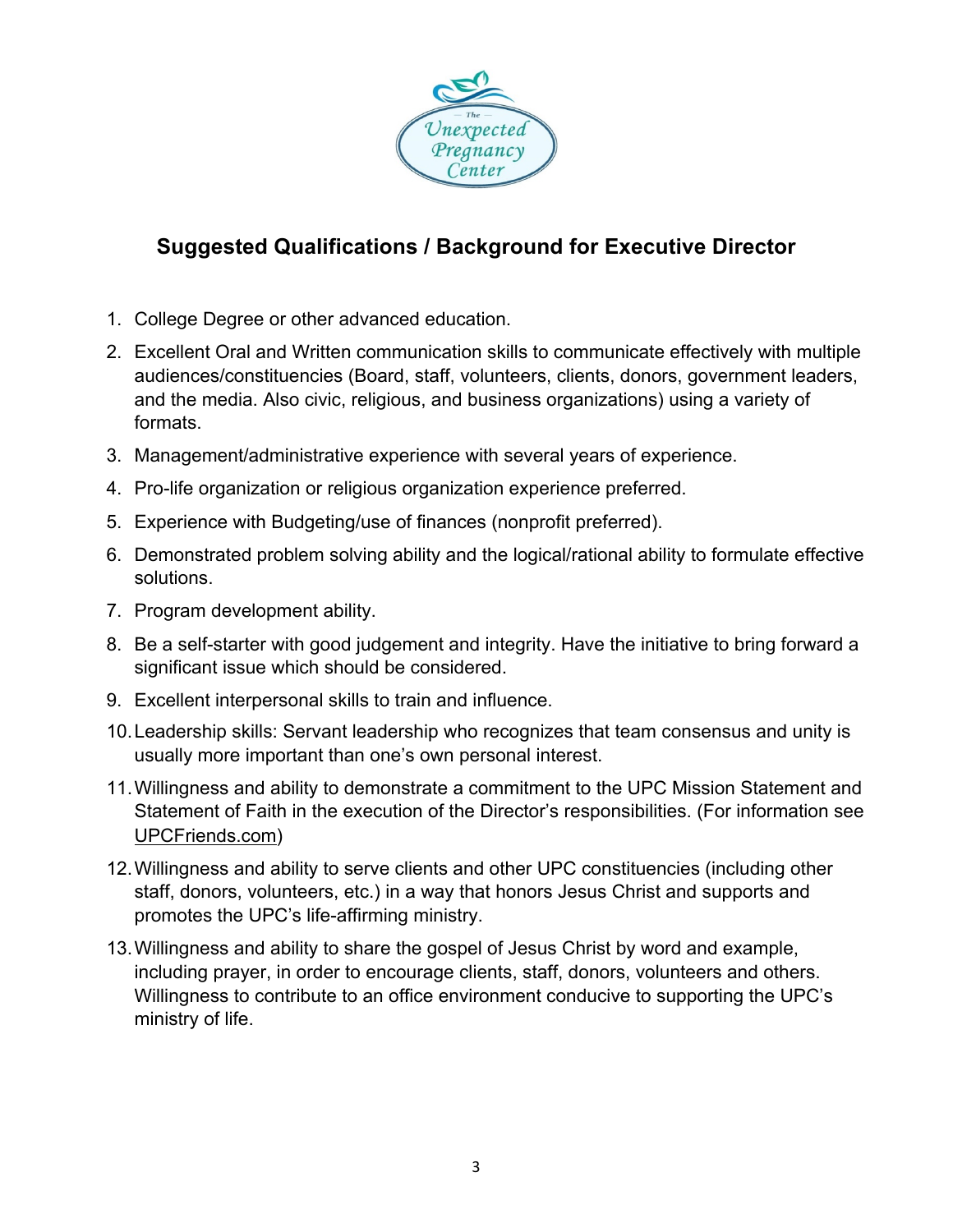

# **Executive Director Salary, Time Off & Holidays**

### *Salary*

- The salary will be commensurate with the applicant's experience and qualifications.
- A note on Workdays: The Director is considered a Full Time / Exempt Employee by the IRS. The Director will be responsible for the Center 24 hours a day. It requires work outside of normal office hours, there are required meetings that may occur when the Center is closed, and there will be required functions to attend on some weekends and perhaps on some holidays.

### *Personal Time Off*

- Personal Time Off will total 15 days per year, with Friday counting as  $\frac{1}{2}$  day. This time may be used for any reasonable personal purpose including vacation, sick days, funerals, appointments, etc.
- Unused days may not be carried over to the next 12-month period.

### *Paid Holidays*

• The Center is closed for the following ten (10) paid holidays: New Year's Day, Martin Luther King Day, Mardi Gras Day, Good Friday (before Easter), Memorial Day, Fourth of July, Labor Day, Sugar Cane Festival, Thanksgiving Day, Christmas Day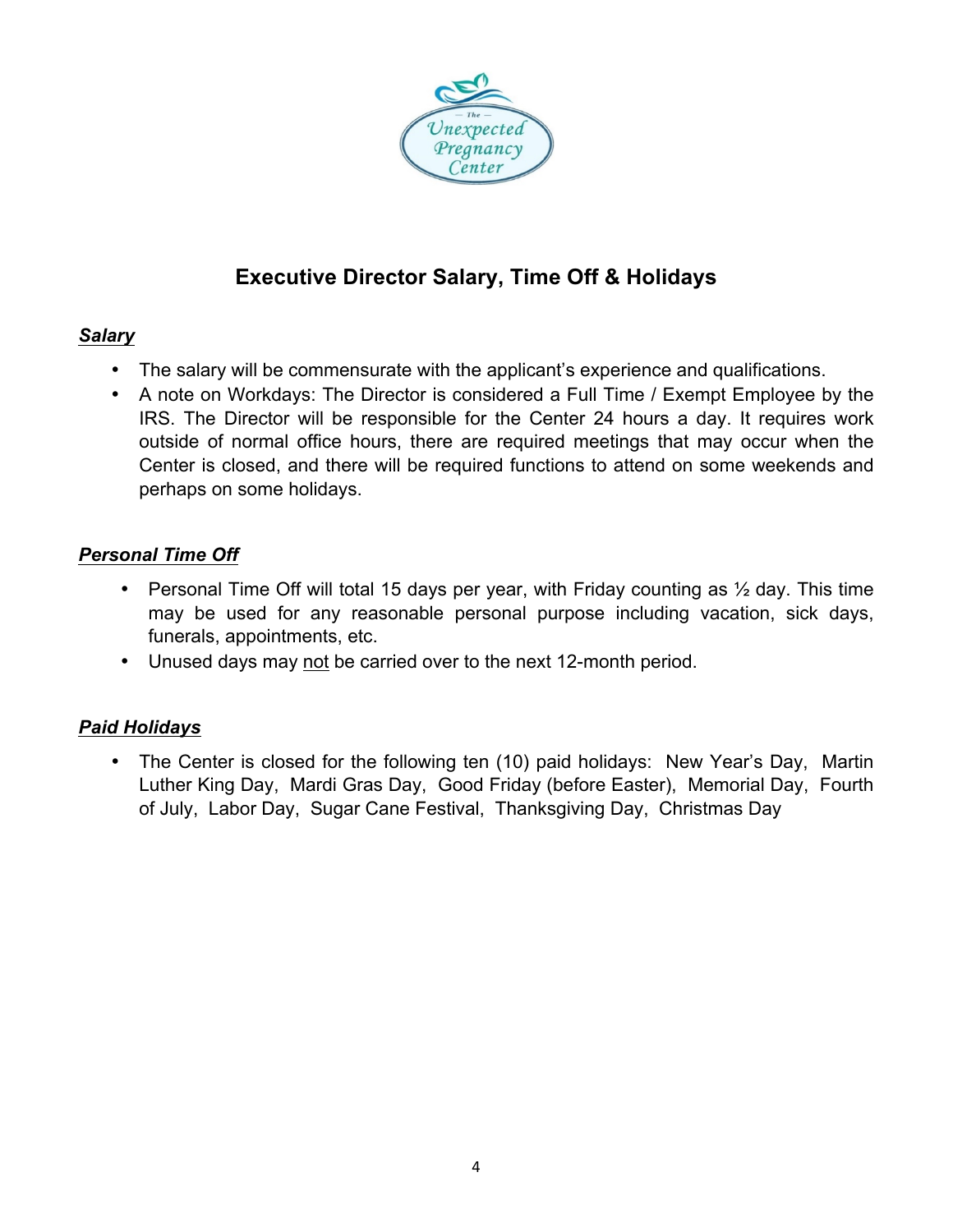

### **OUR MISSION**

Our primary mission is to assist pregnant women throughout their pregnancy and after the birth of the baby. Within this Christian ministry we are committed to honoring life and preserving the family. All of our services are provided free of charge including pregnancy testing, ultrasounds, peer counseling, referral services and maternal-family education classes. The Center will also offer post-abortion counseling and establish a support program for fathers of the babies.

Our focus, however, is helping the mother in a non-judgmental way by offering emotional, physical, and spiritual support during one of the most difficult times of her life. 

In doing so, in centers like ours, over 80% of women who have an unexpected *pregnancy* will make a life-affirming choice after seeing their baby on the ultrasound, *hearing its heartbeat, and receiving needed counseling.*

## **Our Vision**

Going forward, it is our belief that when we save a baby, then we also save a mother and a father, and it is then we have saved a family. As we begin to save families then our communities will begin to heal.